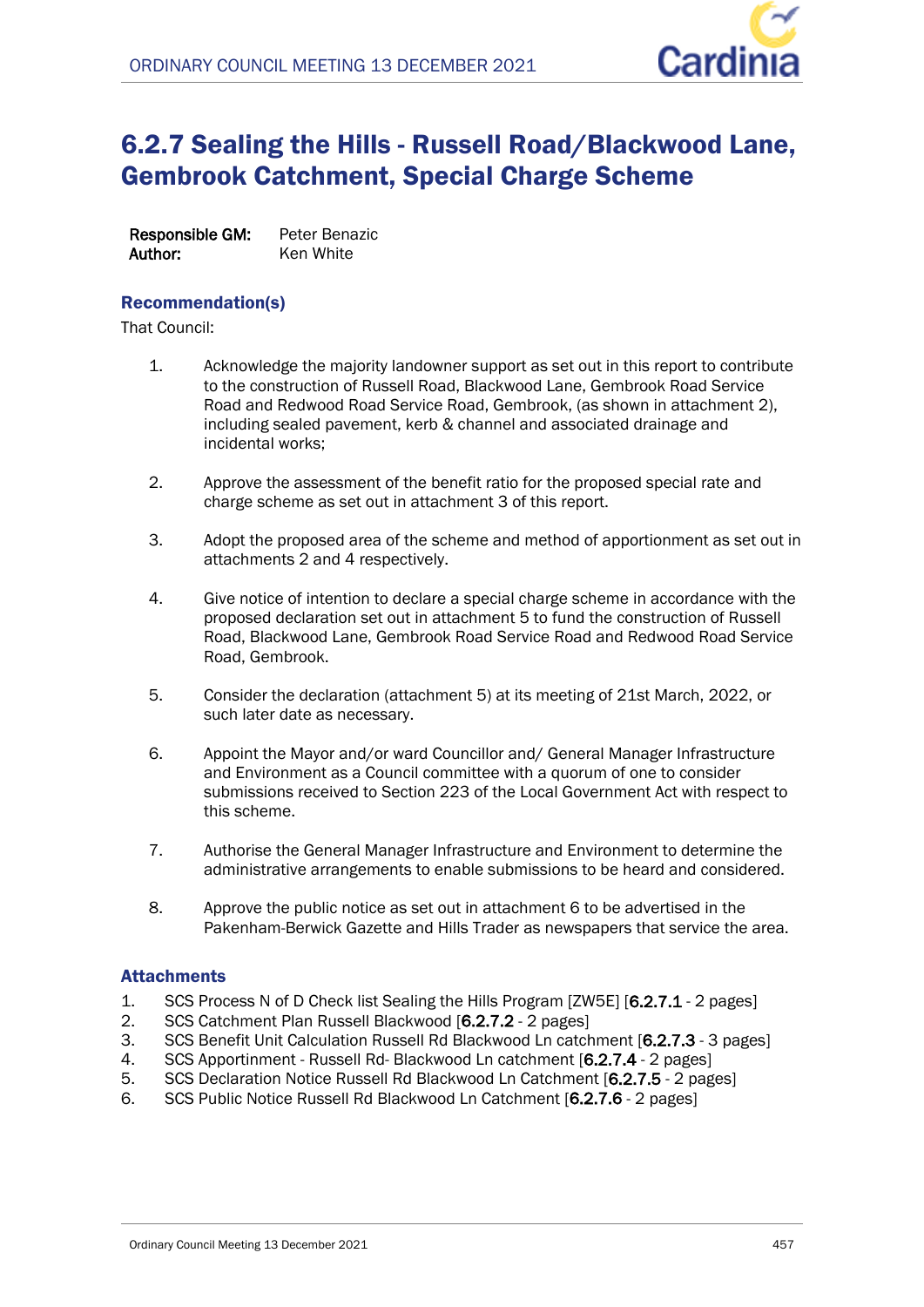

### Executive Summary

This report proposes giving 'notice of intention to declare' a special charge to part fund the construction of Russell Road, Blackwood Lane, Gembrook Road Service Road and Redwood Road Service Road, Gembrook. This notice begins the formal consultation process at the commencement of the statutory process that enables Council to levy a special charge, (refer attachment 1).

The Russell Road / Blackwood Lane, Gembrook catchment is included in the Australian Government funded "Sealing the Hills" program. A recent survey of the landowners from the indicated roads in this catchment indicated 80% landowner support to contributing to a scheme from the responses received. Included landowners will receive special benefit as a result of the works including improved resident amenity, reduction in dust and associated health issues, improved drainage, less wear and tear on vehicles, reduced road maintenance costs and overall improved liveability.

The preliminary estimated cost of the proposed works is \$1,989,500 of which \$343,000 is proposed to be funded via the proposed special charge contribution received from the included landowners. This will leave an approximate balance of \$1,646,500 to be funded from the Australian Government grant.

Property owner contributions have been assessed on the basis of the benefit gained by each existing developed or vacant allotment, capped by Council at \$7,000 per benefit unit, (refer to benefit unit definition below). Councils special rates and charges policy provides for levies to be paid in quarterly instalments that include principle and interest. For the Sealing the Hills program it has been decided that a maximum seven (7) payment period be adopted. The financial hardship provisions of this policy provides further relief to those owners demonstrating genuine financial hardship.

### **Background**

The Russell Road / Blackwood Lane, Gembrook catchment that includes Russell Road, Blackwood Lane, Gembrook Road Service Road and Redwood Road Service Road is included for construction in Councils Sealing the Hills program. The properties included are shown on the plan included as attachment 2 to this report.

A survey of the property owners within the scheme boundary, (total of 43), was undertaken asking if they were in support of contributing to a special charge scheme at a capped contribution rate of \$7,000 per benefit unit, with a benefit unit being defined as:

- Existing lots, either developed or vacant, that gain, or will gain, primary (vehicular) access from a road being constructed would generally be required to contribute one benefit unit (\$7,000) towards the cost of construction.
- Existing lots, either developed or vacant, with side or rear abuttal to a road being constructed would generally be required to contribute one half benefit unit (\$3,500) towards the cost of construction.
- Existing lots, either developed or vacant, that gain, or will gain, primary access and also have side or rear abuttal to roads being constructed would generally be required to contribute one benefit unit (\$7,000) in total
- Existing lots that have the potential to be further subdivided or developed may be allocated a multiple development benefit unit charge.

Of the forty three properties surveyed Council received twenty six, (26), responses, (or 60%). Twenty one, (80%), of these responses indicated support to contributing to the scheme, while five, (20%), indicated opposition. Although no response was received from the four Redwood Road Service Road properties, support for the scheme was generally consistent across the other three roads surveyed. Following consideration of the survey responses a special charge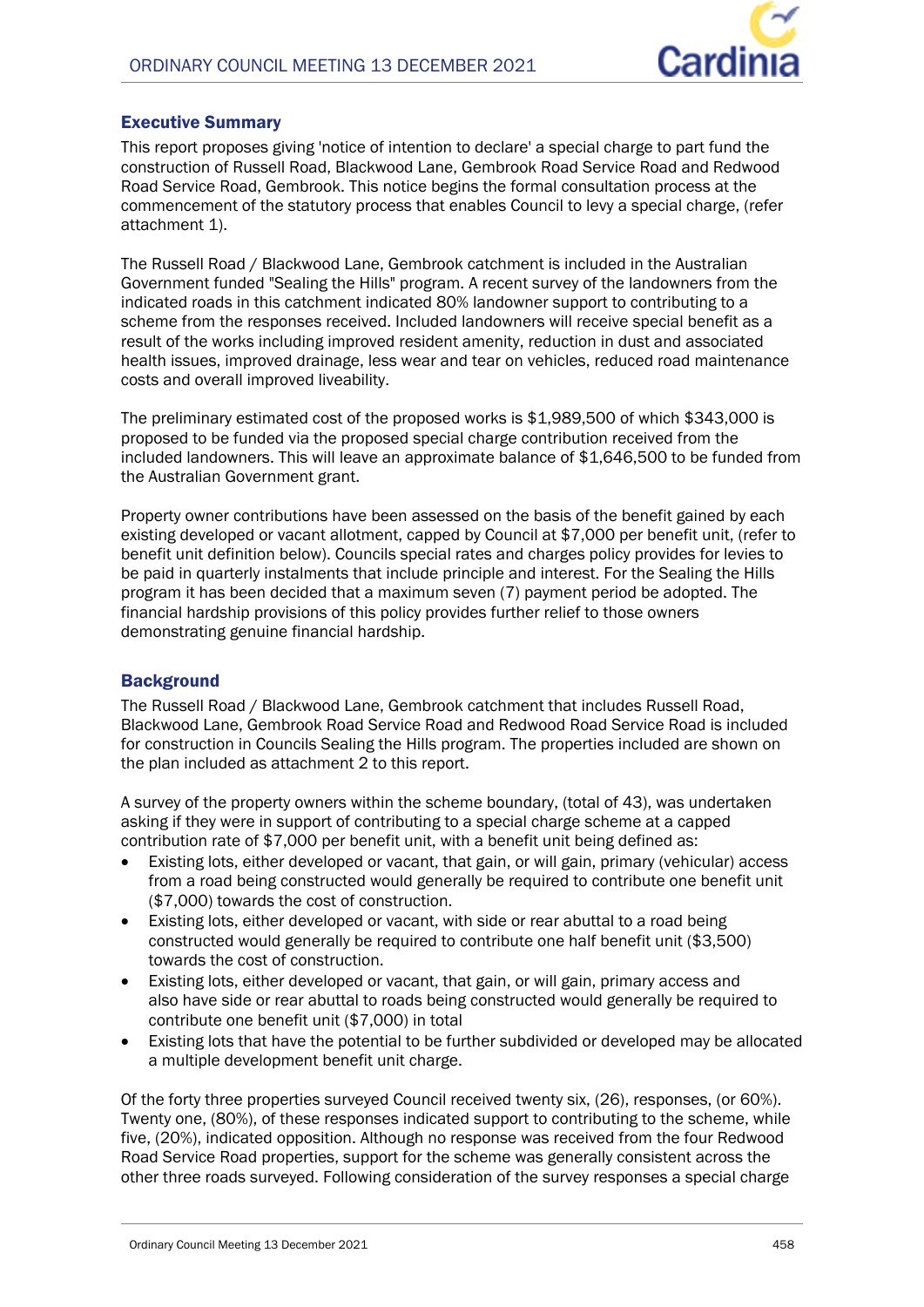

scheme has been prepared to part fund the construction of Russell Road, Blackwood Lane, Gembrook Road Service Road and Redwood Road Service Road.

### Policy Implications

The proposed special charge scheme has been developed in accordance with the provisions of the Local Government Act, Cardinia Councils Special Rate and Charge Policy and the adopted Sealing the Hills program. It is based on community benefit, health, safety, amenity and landowner support.

Section 163 of the Local Government Act provides that Council may not recover a greater portion of the cost of the works than calculated in accordance with the statutory 'benefit ratio' as set out in attachment 3 to this report. Given that Council has capped the property owner contribution at \$7,000 per benefit unit, the proposed scheme is compliant.

### Relevance to Council Plan

### **2.1 We support the creation of liveable spaces and places**

2.1.5 Upgrade Council's road network to improve safety and connectivity while considering traffic demand and freight transport needs.

### Climate Emergency Consideration

The Sealing the Hills project will consider climate emergency reduction issues such as:

- Minimising tree removal through innovative road design.
- Use of LED lighting to reduce energy emissions.
- Utilising local contractors and local road & drainage construction materials to minimise travel.
- Investigating the reuse and use of recycled road construction materials.

### Consultation/Communication

A letter was sent in September of this year to the landowners of Russell Road, Redwood Road, Gembrook Road Service Road and Redwood Road Service Road outlining specifics in relation to their inclusion in the Sealing the Hills program and the associated special charge scheme proposal. As a consequent of Covid 19 restrictions, no face to face community consultation could be undertaken. However, property owners were provided with the opportunity to speak directly to the project engineering and special charge scheme staff and to view the preliminary construction plans and special charge scheme information online.

In early October a questionnaire was mailed to landowners asking them to indicate their support / opposition to contributing to a special charge scheme at the capped rate of \$7,000 per benefit unit. As outlined above 26 questionnaire responses from the 43 included properties were received.

### Financial and Resource Implications

The scheme funding arrangements are as follows:

| <b>PRELIMINARY ESTIMATED COST OF PROJECT</b> | \$1,989,500 |
|----------------------------------------------|-------------|
| Total Council Contribution (83%)             | \$1,646,500 |
| Benefitting Landowner Contribution (17%)     | \$343,000   |

Note: the estimated project cost includes an allowance of 15% for design, supervision and administration of the scheme.

The Australian Government 150 million dollar grant will be used to fund Councils contribution.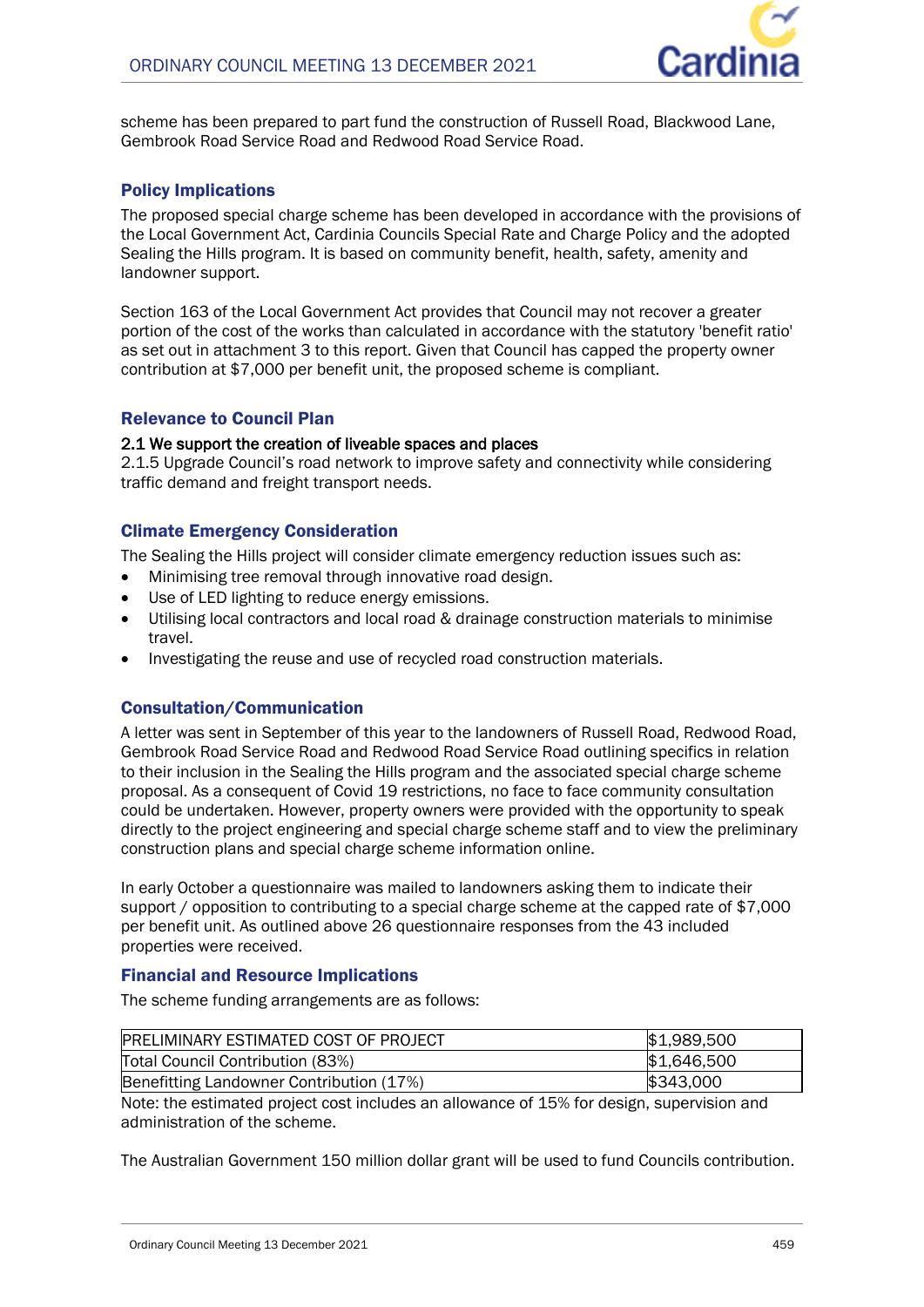

Landowners will be offered the option of paying their contribution in full, or by quarterly instalments over seven years. Instalment payments will include principle and interest, with interest calculated at the declaration of the scheme based on Councils borrowing rate at the time plus one percent.

Council will require the first payment, either in full or by instalment to be made within six months of the practical completion of the works.

### **Conclusion**

It is concluded that the majority of property owners support the construction of Russell Road, Blackwood Lane, Gembrook Road Service Road and Redwood Road Service Road and that Council should commence the formal consultation process to initiate a special charge scheme by proceeding to give notice of its intention to declare a special charge to part fund the works.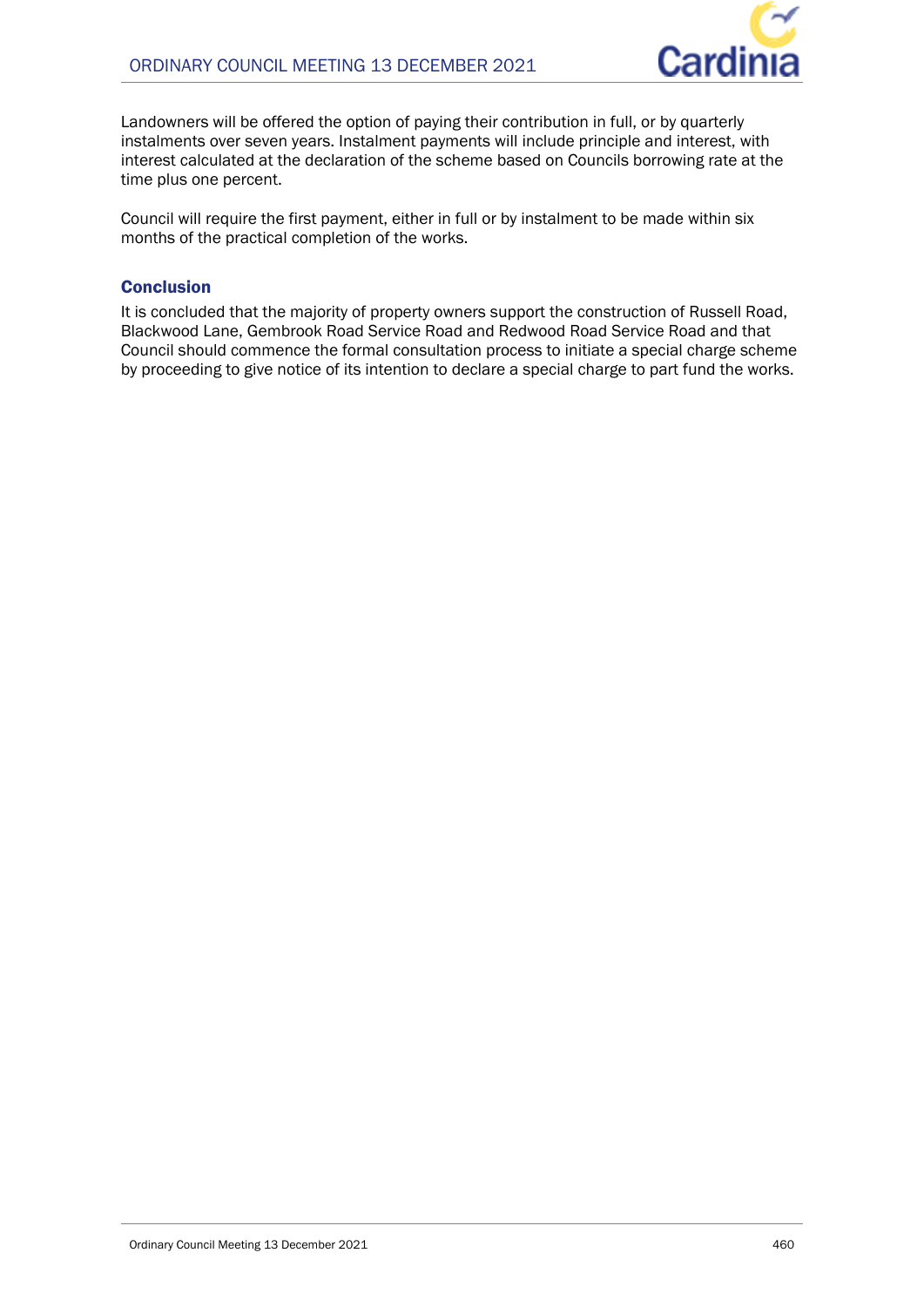# **SEALING THE HILLS PROGRAM –**

# **SPECIAL CHARGE SCHEME PROCESS CHECK LIST -**

# **SPECIAL CHARGE PROJECTS – (Section 163 – Local Government Act 1989)**

|                  | <b>Stage</b>                                                | <b>Description</b>                                                                                                                                                                                                                                                                                                                                                                                                                                                              |
|------------------|-------------------------------------------------------------|---------------------------------------------------------------------------------------------------------------------------------------------------------------------------------------------------------------------------------------------------------------------------------------------------------------------------------------------------------------------------------------------------------------------------------------------------------------------------------|
| $\boldsymbol{J}$ | <b>Survey of</b><br><b>Landowners</b>                       | Initial survey of property owners to assist in determining the need,<br>associated issues and level of support for the proposed works and<br>special rate/charge scheme.                                                                                                                                                                                                                                                                                                        |
|                  | <b>Approval to</b><br>prepare scheme                        | Decision made to prepare scheme or to shelve project following<br>consideration of the survey of property owners and feed back from the<br>community. If the decision is that the scheme should proceed, the<br>engineering design is completed and a detailed estimate and an<br>apportionment of costs are prepared. If a decision is made that the<br>scheme should not proceed based on resident and community feed<br>back, the affected residents are advised accordingly |
|                  | Intention to<br><b>Declare Scheme</b>                       | Report to Council providing information on proposed scheme<br>including advice of impending advertising of scheme and declaration<br>of charge. Report seeks Council approval by resolution to proceed<br>with process.                                                                                                                                                                                                                                                         |
|                  | <b>Advertisement</b><br>and Notification                    | The proposed scheme is advertised in the local newspaper and all<br>affected property owners are notified by mail of proposed works, costs<br>This advertisement and notification indicates<br>and contributions.<br>Council's intention to 'declare' a scheme in a month's time and seeks<br>submissions from affected property owners. Details of the scheme<br>may be inspected at the Shire Offices.                                                                        |
|                  | <b>Submissions</b>                                          | From the time of advertising, property owners have 28 days (as set<br>down by the Act) to lodge submissions, either in support or opposing<br>the proposed scheme.                                                                                                                                                                                                                                                                                                              |
|                  | <b>Submissions</b><br><b>Review Panel</b><br><b>Hearing</b> | A Submissions Review Panel is convened (may be Council Committee<br>or whole Council) and meets to consider submissions.<br><b>Some</b><br>submissions are written only. Submitters may also request to be heard<br>before the Committee. The Panel makes a recommendation to Council<br>regarding the scheme.                                                                                                                                                                  |
|                  | <b>Abandonment of</b><br>scheme                             | The Panel may recommend to Council that the scheme be abandoned.<br>After considering the Panel's report, Council may proceed to abandon<br>the scheme following which property owners are notified and the<br>scheme does not proceed.                                                                                                                                                                                                                                         |
|                  | <b>Declaration</b><br>Report                                | Alternatively the Panel may recommend to Council that the scheme<br>proceed. After considering the Panel's report, Council may proceed to<br>"declare" the charges in accordance with its advertised intent.<br>Subsequent to this the Finance Manager issues the levy notices and<br>there is a formal charge placed on the property.<br>This is the final step in the process for Council to make a decision on<br>the scheme.                                                |
|                  | <b>Appeal</b>                                               | Property owners may lodge an application for review of Council's<br>decision with the Victorian Civil and Administrative Tribunal (VCAT)<br>within one month of issue of the levy notice. An appeal is listed, heard                                                                                                                                                                                                                                                            |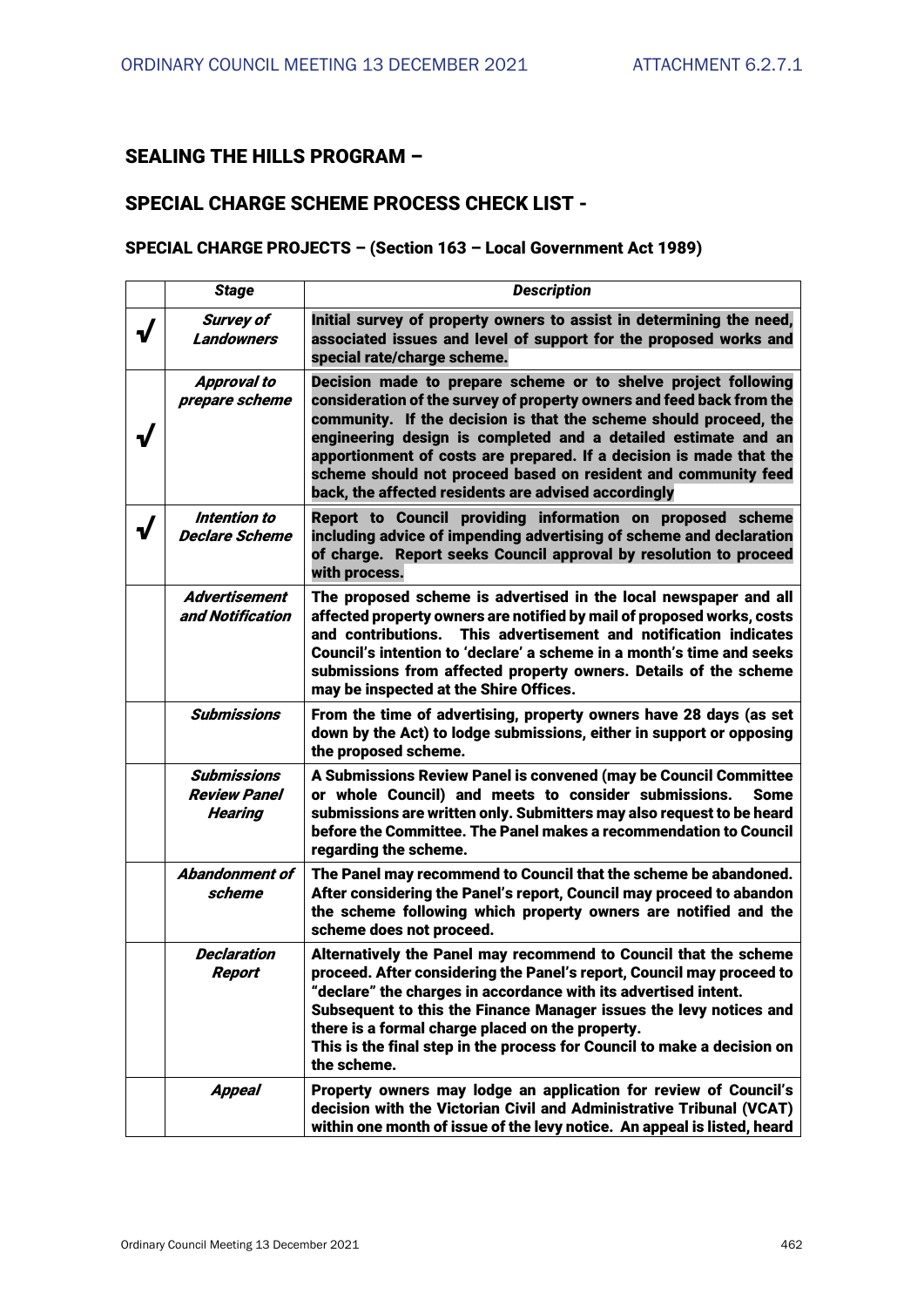|                          | and determined by the Tribunal and this process generally takes four<br>to six months. Decisions made by VCAT are binding on all parties.                                                                                                                                                                                                                            |
|--------------------------|----------------------------------------------------------------------------------------------------------------------------------------------------------------------------------------------------------------------------------------------------------------------------------------------------------------------------------------------------------------------|
| <b>Construction</b>      | Council may then proceed to construction. Tenders are invited and a<br>contractor appointed to construct the works. Invoices are issued<br>seeking payment of the declared contribution. Payment may be by<br>instalments or lump sum. The Social Responsibility provisions of<br>Council's Special Charge Policy provides for those facing financial<br>difficulty. |
| <b>Final Cost Report</b> | At the completion of the works the scheme is "finalised" and a report<br>presented to Council.                                                                                                                                                                                                                                                                       |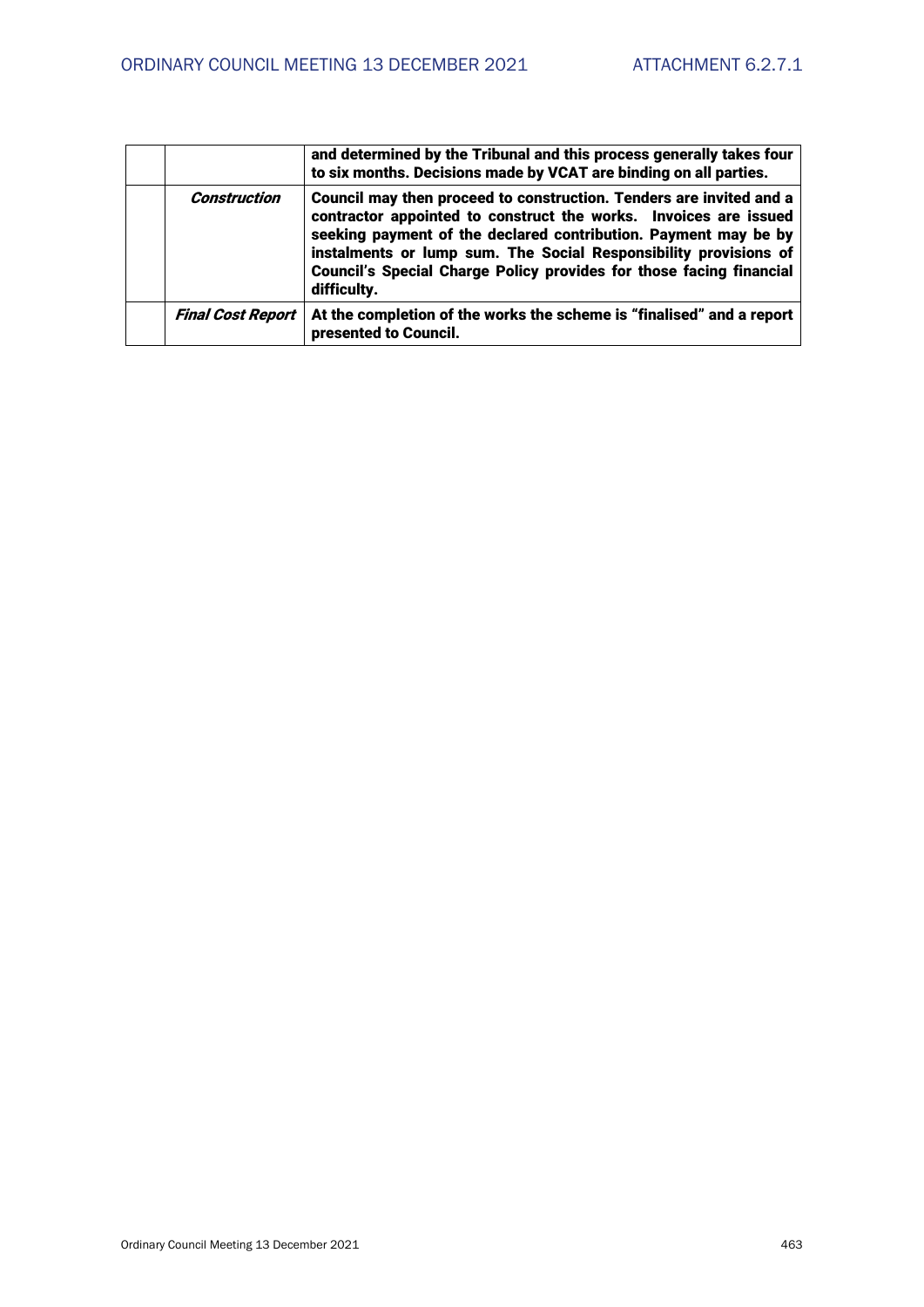Russell, Blackwood, Gembrook Rd (service lane) & Redwood Rd (service lane)

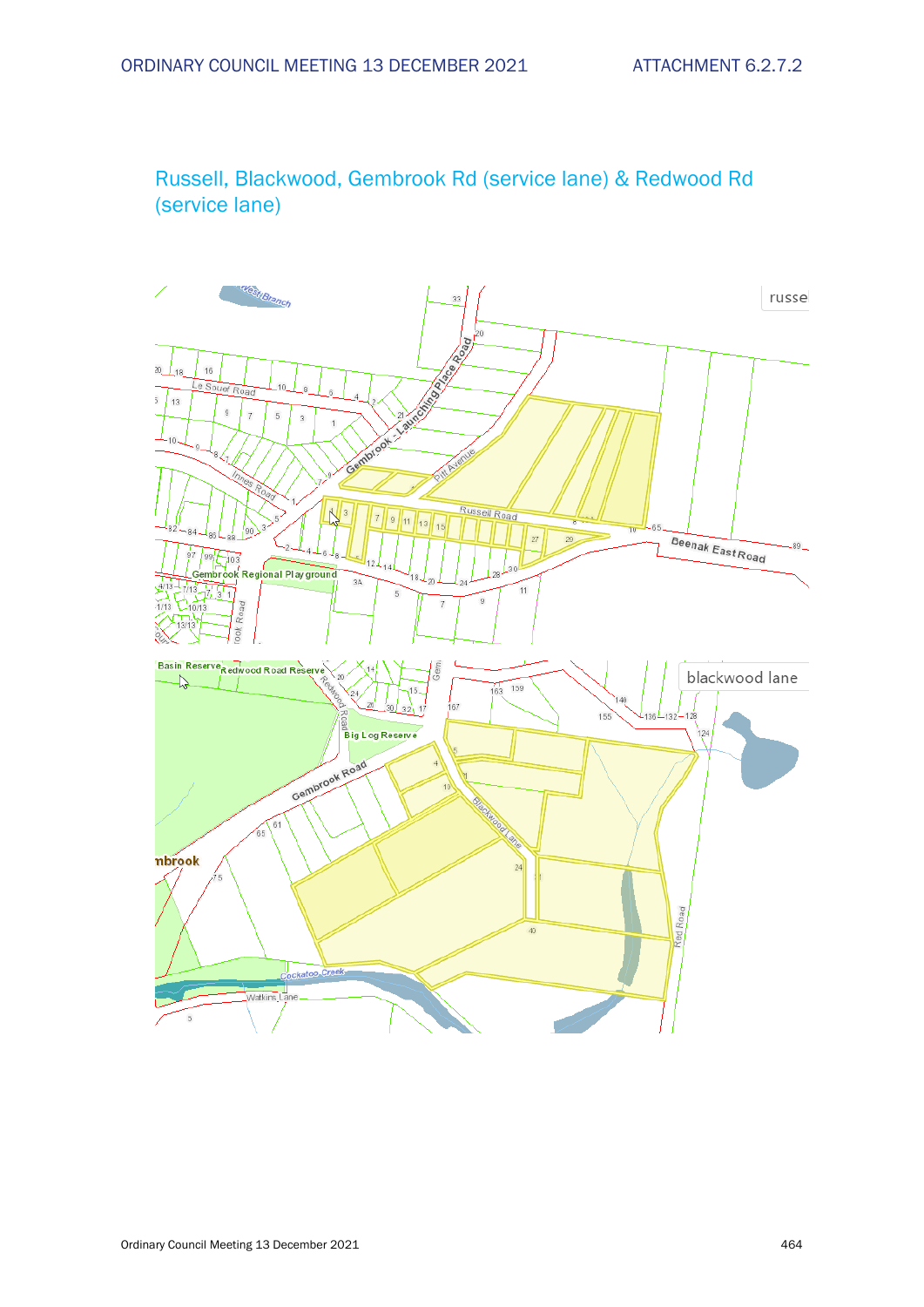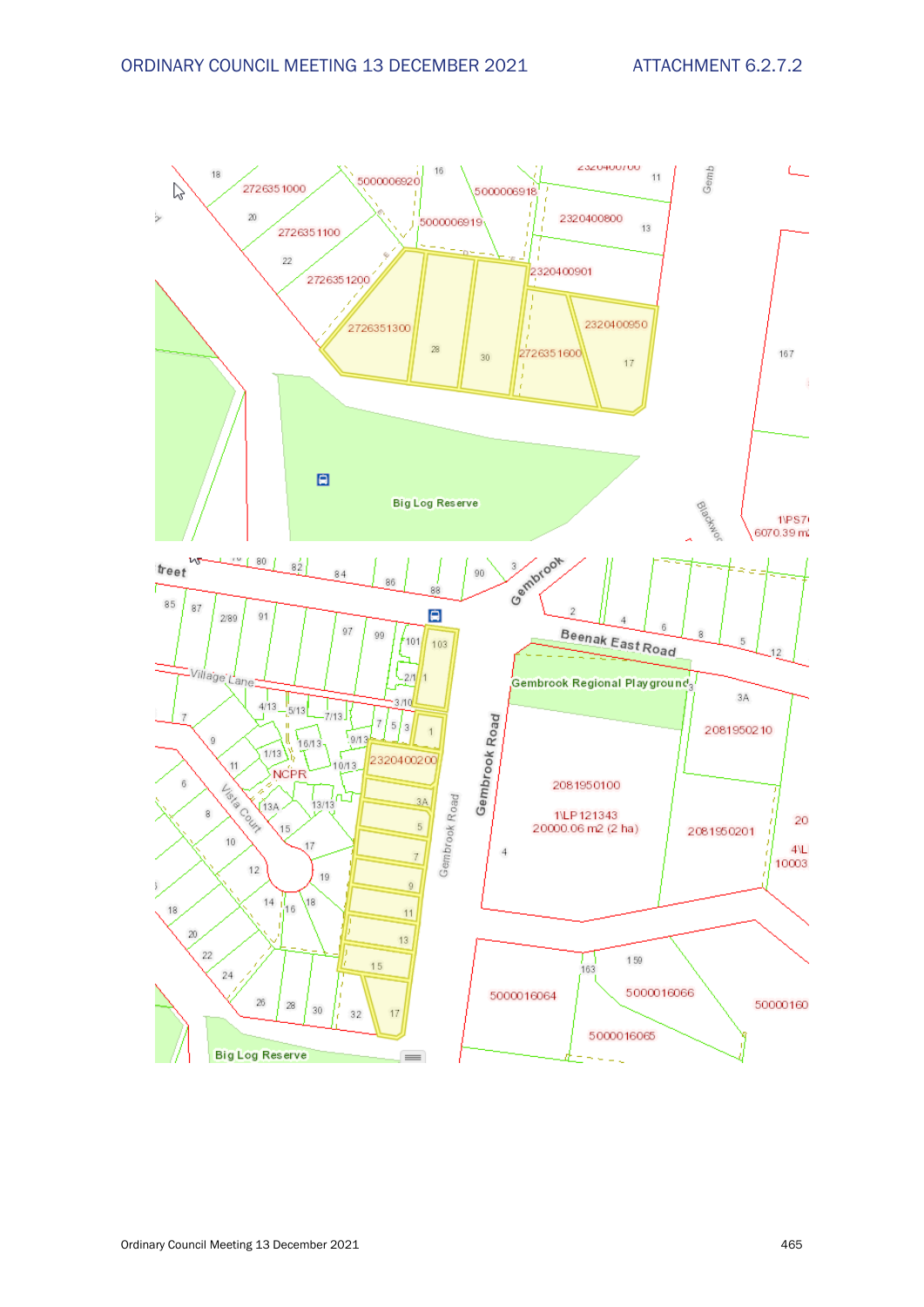### **Russell Road, Blackwood Lane, Gembrook Road Service Road and Redwood Road Service Road, Gembrook**

#### **Calculation of Special Benefit and Maximum Total Levy**

In accordance with Section 163(2) of the Local Government Act and Ministerial Guidelines prepared relating to special rates and charges, Council is required to give consideration to the special benefit received from properties external to the proposed special charge as compared to those that will be liable for the special charge.

Landowners involved in the scheme are not to be charged more than their proportional benefit for the proposed works, (maximum total levy).

The maximum total levy equates to the product of the benefit ratio (R) and total cost of the works for which the special charge is being established.

Council is required to establish a benefit ratio calculated as follows:

$$
TSB (in)
$$
\n
$$
TSB (in)
$$
\n
$$
= R
$$
\n
$$
TSB (in) + TSB (out) + TCB
$$

- TSB (in) is the estimated total special benefit for those properties that Council proposes to include in the scheme.
- TSB (out) is the estimated total special benefit for those properties with an identified special benefit that the Council does not propose to include in the scheme.
- TCB is the estimated total community benefit.
- R is the ratio benefit.

#### **Properties included in the scheme – TSB (in)**

It is proposed to include 43 properties in the scheme resulting in 48.5 benefit units that gain primary access or abut Russell Road, Blackwood Lane, Gembrook Road Service Road and Redwood Road Service Road, Gembrook. The criteria considered appropriate for differentiating between the special benefit received by these properties compared to properties not included in the scheme and the broader community are as follows:

- The proposed works will provide continued and safe vehicular access to and from properties gaining primary access from these streets.
- The proposed works will improve the physical and environmental amenity of properties both abutting or gaining access from these streets.
- The proposed works will provide a drainage solution that will assist with street and property drainage issues currently experienced by properties both abutting and gaining access from these streets.

TSB (in) is therefore calculated as having a result of 48.5.

#### **Properties not included in the scheme receiving special benefit – TSB (out)**

There are no properties with a special benefit that Council does not propose to include in the scheme.

TSB (out) is therefore calculated as having a result of 0.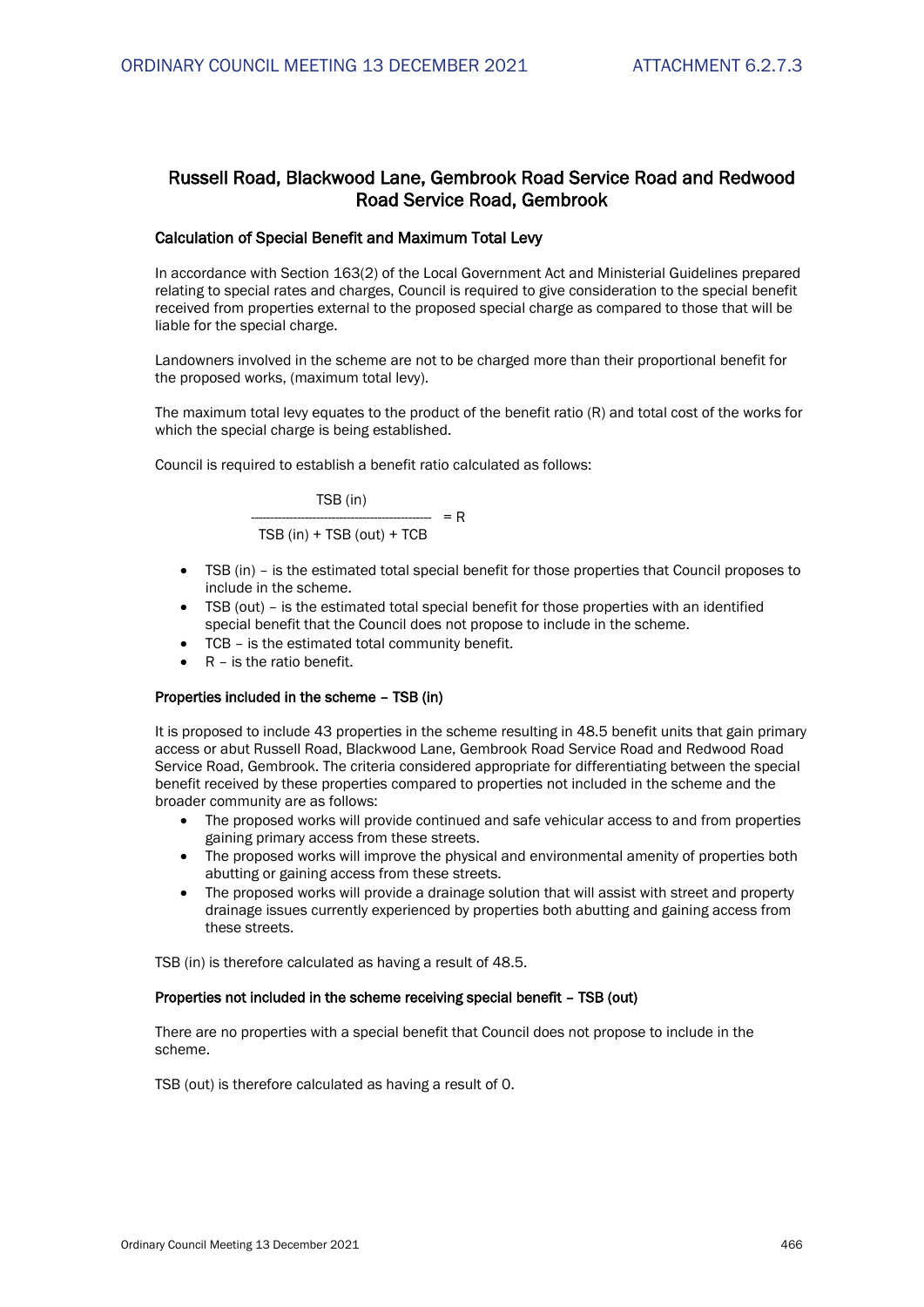#### **Community benefits – TCB**

As Blackwood Lane acts as access to the Gembrook Cemetery, the traffic demands of this destination are attributed to the needs of the broader community. It is also proposed to construct additional parking in the Gembrook Road Service Road and drainage infrastructure as part of the overall works that will potentially have a broader community benefit.

TCB is therefore calculated as having a result of 14.5

#### **Maximum total levy**

Having regard to "properties not included in the scheme receiving special benefit" and "community benefits", it is considered that the 43 landowners within the proposed special charge scheme will receive 70 percent of the overall benefit as a benefit ratio (R) for the proposed scheme by applying the above factors to the Ministerial Guidelines formula.

The calculation of the maximum total levy therefore equates to \$1,392,650, (cost of scheme works less 30% for additional traffic generation associated with the Gembrook Cemetery and additional parking and outfall drainage works).

Having regard to the Council's contribution towards the works, as per the scheme details and Council's intent to only levy the property owners \$343,000, compliance with the maximum total levy requirements under Section 163(2A) is satisfied.

#### **Manner of assessment and levy**

In relation to special charge scheme considerations the manner of assessment has taken into account the following criteria:

- All lands within the designated area, described above.
- The existing and potential use of the land.
- The special benefit to each of those lands
- The accessibility of the works for those lands.

The basis of apportionment has been formulated in accordance with Council's Special Rates and Charges Policy on a benefit unit basis as follows:

- Existing lots, either developed or vacant, that gain, or will gain, primary (vehicular) access from a road being constructed would generally be required to contribute one benefit unit.
- Existing lots, either developed or vacant, with side or rear abuttal to a road being constructed would generally be required to contribute one half benefit unit.
- Existing lots, either developed or vacant, that gain, or will gain, primary access and also have side or rear abuttal to roads being constructed would generally be required to contribute one benefit unit.
- Existing lots that have the potential to be further subdivided or developed may be allocated a multiple development benefit unit charge.

Generally, lots will be charged one benefit unit where access is taken directly from Russell Road, Blackwood Lane, Gembrook Road Service Road and Redwood Road Service Road. For instances where properties take primary access from an alternative road but have side or rear abuttal to one of the roads to be constructed, these properties would generally be charged one half benefit unit.

With regard to individual properties within the scheme:

4 Russell Road – property levied 2 benefit units as it has the ability to be further subdivided.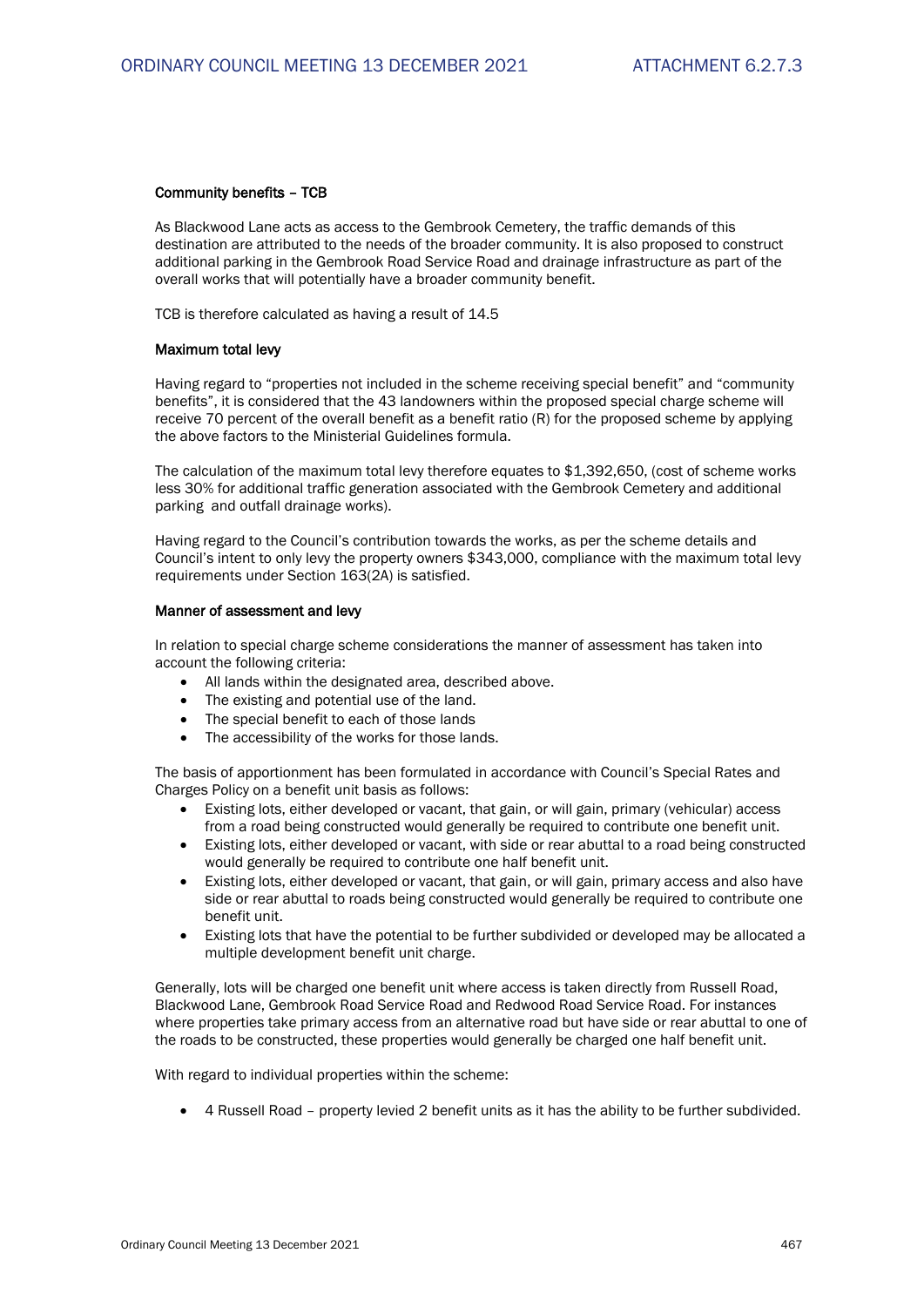- 6 Russell Road property levied 2 benefit units as it has the ability to be further subdivided.
- 10 Russell Road property levied 4 benefit units as it has been recently subdivided into 2 lots with both lots having the ability to be further subdivided.
- 6 Gembrook/Launching Place Road property levied 0.5 benefit unit as primary access to Gembrook/Launching Place Road with side boundary to Russell Road.
- 14 Blackwood Lane property levied 2 benefit units as is currently being subdivided into 2 lots.
- 26 Redwood Road property levied 0.5 benefit unit as half of property frontage already fully constructed.
- 103 Main Street property levied 0.5 benefit unit as property gains access to Gembrook Road Service Road but will not have the benefit of road construction extending along their side boundary.

The basis of the allocated charge to properties has been calculated from:

- a) \$7,000 (fixed) per benefit unit.
- b) In accordance with Sections 167(6)(b) and 172 of the Act, the rate of interest which is payable on instalments is set at the 180 day bank bill rate as published in the Australian Financial Review plus one percent and reviewed every three months, (provided that it will not exceed the rate fixed by the Governor in Council by order of the purposes of Section 172(2A) in which case the rate of interest shall be the maximum rate fixed by the Governor in Council by order for the purposes of this section).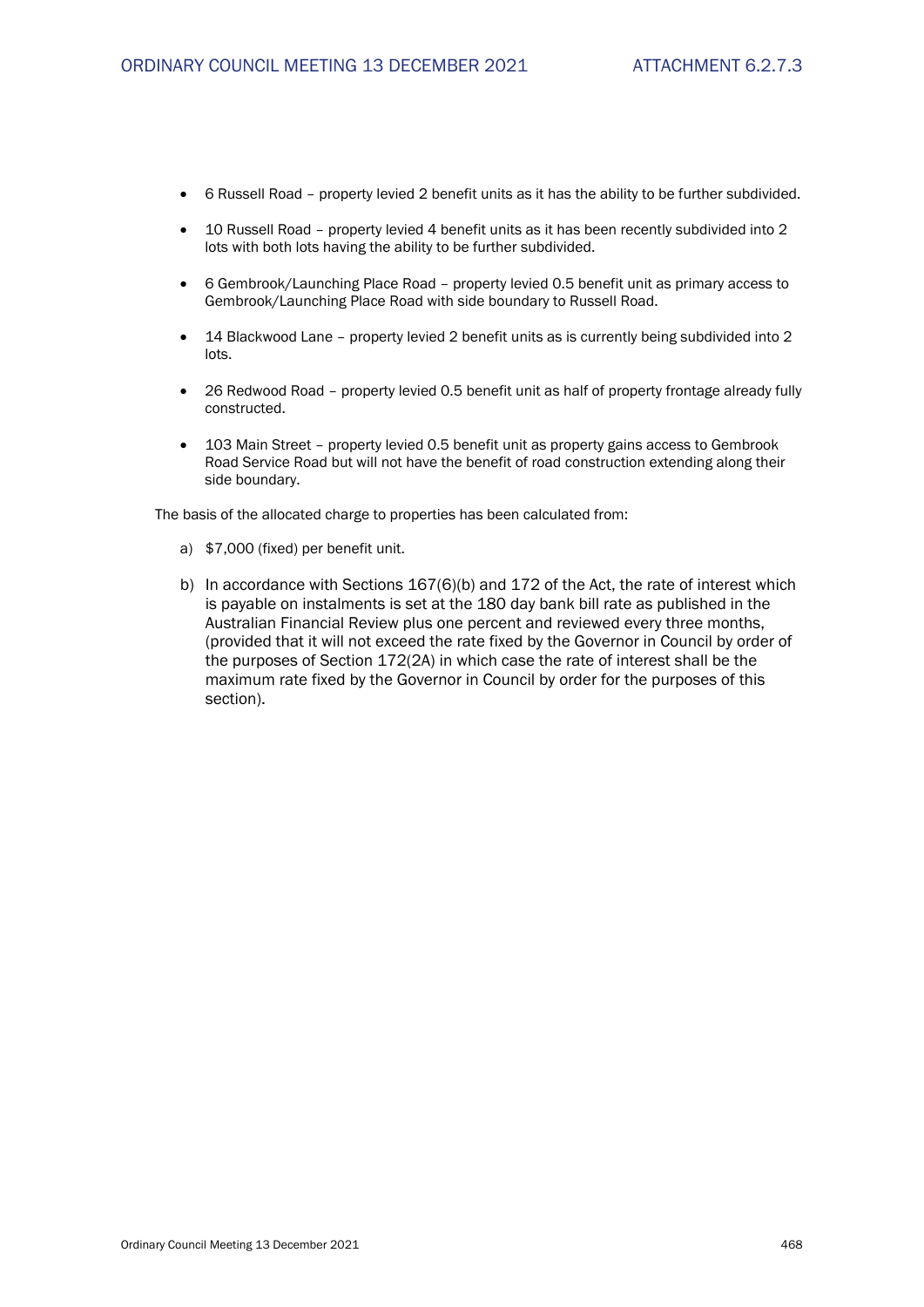### **Major Roads Program - Special Charge Scheme (SCS) Apportionment Sheet**

**Russell Rd, Blackwood Ln, Gembrook Rd Service Rd and Redwood Rd Service Rd, Gembrook**

| <b>Project Cost Summary:</b>                         |             |
|------------------------------------------------------|-------------|
| Total Project Cost (Inc. Design, Supervision/Admin & |             |
| Offset)                                              | \$1,989,500 |
|                                                      |             |
| Total Council Contribution                           | \$1,646,500 |
| Total Landowner Contribution S                       | 343,000.00  |
| <b>Financing Costs</b>                               | \$29,706.25 |

| <b>Project Cost Summary:</b>      |             | <b>Council Cost Summary:</b> |             | <b>Apportionment Summary:</b> |      |
|-----------------------------------|-------------|------------------------------|-------------|-------------------------------|------|
| Design, Supervision/Admin &       |             |                              |             |                               |      |
| Offset)                           | 1,989,500   | Council 30% Contribution     | \$596,850   | Unit Ratio =                  | 100% |
|                                   |             | Subsidy for costs above      |             |                               |      |
| <b>Total Council Contribution</b> | \$1,646,500 | FedFund ceiling              | \$1,049,650 | Total Landowner Units =       | 48.5 |
| Total Landowner Contribution S    | 343.000.00  | <b>Total Council Cost</b> S  | .646.500.00 | Total Council Units =         | Nil  |
|                                   |             |                              |             |                               |      |

| : Summarv:             |             | <b>Council Cost Summary:</b> |              | <b>Apportionment Summary:</b> |             |
|------------------------|-------------|------------------------------|--------------|-------------------------------|-------------|
| vision/Admin &         |             |                              |              |                               |             |
| Offset)                | \$1,989,500 | Council 30% Contribution     | \$596,850    | Unit Ratio =                  | 100%        |
|                        |             | Subsidy for costs above      |              |                               |             |
| cil Contribution       | \$1,646,500 | FedFund ceiling              | \$1,049,650  | Total Landowner Units =       | 48.5        |
| er Contribution S      | 343,000.00  | Total Council Cost S         | 1,646,500.00 | Total Council Units =         | Nil         |
| <b>Financing Costs</b> | \$29,706.25 |                              |              | $S /$ Unit =                  | 28714.43299 |
|                        |             |                              |              | FedFund Ceiling \$/ Unit =    | 7.000       |

|                         |                         |                       | <b>DEVELOPMENT / BENEFIT</b> | <b>CHARGE FOR THE</b>                   | <b>ADJUSTED FOR</b> |                         |            |                                   |
|-------------------------|-------------------------|-----------------------|------------------------------|-----------------------------------------|---------------------|-------------------------|------------|-----------------------------------|
| <b>DESCRIPTION</b>      | <b>PROPERTY ADDRESS</b> | <b>ASSESSMENT NO.</b> | <b>UNIT</b>                  | <b>WORKS</b>                            | <b>CEILING</b>      | <b>FINANCING CHARGE</b> |            | <b>TOTAL CHARGE YEARLY CHARGE</b> |
| L2 LP122534             | 1 Pitt Ave              | 2692100100            |                              | \$<br>28,714.50                         | \$7,000             | \$612.50                | \$7,612.50 | \$1,087.50                        |
| L1 TP166034             | 1 Russell Rd            | 2745250100            |                              | $1\overline{\phantom{0}}$<br>28,714.50  | \$7,000             | \$612.50                | \$7,612.50 | \$1,087.50                        |
| L1 TP169467             | 3 Russell Rd            | 2745250200            |                              | $1\overline{\phantom{0}}$<br>28,714.50  | \$7,000             | \$612.50                | \$7,612.50 | \$1,087.50                        |
| L10 LP7904              | 4 Russell Rd            | 2745200100            |                              | $2 \overline{\phantom{a}}$<br>57,429.00 | \$14,000            | \$1,225                 | \$15,225   | \$2,175                           |
| L3 P8847 GEM            | 5 Russell Rd            | 2745250300            |                              | 1 <sup>5</sup><br>28,714.50             | \$7,000             | \$612.50                | \$7,612.50 | \$1,087.50                        |
| L1 TP574090             | 6 Russell Rd            | 2745200200            |                              | 2 <sub>5</sub><br>57,429.00             | \$14,000            | \$1,225                 | \$15,225   | \$2,175                           |
| L4 LP8847               | 7 Russell Rd            | 2745250400            |                              | $1\overline{\phantom{0}}$<br>28,714.50  | \$7,000             | \$612.50                | \$7,612.50 | \$1,087.50                        |
| L1 TP139778             | 8 Russell Rd            | 2745200300            |                              | $1\overline{5}$<br>28,714.50            | \$7,000             | \$612.50                | \$7,612.50 | \$1,087.50                        |
| L5 LP8847               | 9 Russell Rd            | 2745250500            |                              | $1\overline{\smash{5}}$<br>28,714.50    | \$7,000             | \$612.50                | \$7,612.50 | \$1,087.50                        |
| L12 LP7904              | 10 Russell Rd           | 2745200400            |                              | $4\overline{\smash{5}}$<br>114,858.00   | \$28,000            | \$2,450                 | \$15,225   | \$4,350                           |
| L6 LP8847               | 11 Russell Rd           | 2745250600            |                              | $1\overline{\phantom{0}}$<br>28,714.50  | \$7,000             | \$612.50                | \$7,612.50 | \$1,087.50                        |
| L7 LP8847 V7661 F090    | 13 Russell Rd           | 2745250700            |                              | $1\overline{5}$<br>28,714.50            | \$7,000             | \$612.50                | \$7,612.50 | \$1,087.50                        |
| L8 LP8847 V7964 F180    | 15 Russell Rd           | 2745250800            |                              | $1\overline{\phantom{0}}$<br>28,714.50  | \$7,000             | \$612.50                | \$7,612.50 | \$1,087.50                        |
| L9 LP8847               | 17 Russell Rd           | 2745250900            |                              | $1\overline{\phantom{0}}$<br>28,714.50  | \$7,000             | \$612.50                | \$7,612.50 | \$1,087.50                        |
| L1 TP111163             | 19 Russell Rd           | 2745251000            |                              | $1\overline{\phantom{0}}$<br>28,714.50  | \$7,000             | \$612.50                | \$7,612.50 | \$1,087.50                        |
| L1 TP134500             | 21 Russell Rd           | 2745251100            |                              | 1 <sup>5</sup><br>28,714.50             | \$7,000             | \$612.50                | \$7,612.50 | \$1,087.50                        |
| L12 LP8847              | 23 Russell Rd           | 2745251200            |                              | $1\overline{\phantom{0}}$<br>28,714.50  | \$7,000             | \$612.50                | \$7,612.50 | \$1,087.50                        |
| L1 TP100371 V9628 F073  | 25 Russell Rd           | 2745251300            |                              | $1\overline{\smash{5}}$<br>28,714.50    | \$7,000             | \$612.50                | \$7,612.50 | \$1,087.50                        |
| L1-2 TP218751           | 27 Russell Rd           | 2745251400            |                              | $1\overline{\phantom{0}}$<br>28,714.50  | \$7,000             | \$612.50                | \$7,612.50 | \$1,087.50                        |
| L1 TP365687             | 29 Russell Rd           | 2745251500            |                              | $1\overline{\phantom{0}}$<br>28,714.50  | \$7,000             | \$612.50                | \$7,612.50 | \$1,087.50                        |
| L1 LP122534             | 6 Gembrook-Launching    | 2321350100            | $0.5$ \$                     | 14,357.25                               | \$3,500             | \$306.25                | \$3,806.25 | \$543.75                          |
| L1 PS708948 V11447 F071 | L Gembrook Rd           | 5000015273            |                              | 1 <sup>5</sup><br>28,714.50             | \$7,000             | \$612.50                | \$7,612.50 | \$1,087.50                        |
| L1 TP180746             | 3 Gembrook Rd           | 2320400200            |                              | $1\overline{5}$<br>28,714.50            | \$7,000             | \$612.50                | \$7,612.50 | \$1,087.50                        |
| L1 PS427100 V10551 F358 | 3a Gembrook Rd          | 2320400301            |                              | $1\overline{\phantom{0}}$<br>28,714.50  | \$7,000             | \$612.50                | \$7,612.50 | \$1,087.50                        |
| L3 LP52417              | 5 Gembrook Rd           | 2320400400            |                              | $1\overline{s}$<br>28,714.50            | \$7,000             | \$612.50                | \$7,612.50 | \$1,087.50                        |
| L4 LP52417              | 7 Gembrook Rd           | 2320400500            |                              | $1\overline{5}$<br>28,714.50            | \$7,000             | \$612.50                | \$7,612.50 | \$1,087.50                        |
| L5 LP52417              | 9 Gembrook Rd           | 2320400600            |                              | $1\overline{\phantom{0}}$<br>28,714.50  | \$7,000             | \$612.50                | \$7,612.50 | \$1,087.50                        |
| L6 LP52417              | 11 Gembrook Rd          | 2320400700            |                              | l s<br>28,714.50                        | \$7,000             | \$612.50                | \$7,612.50 | \$1,087.50                        |
| L7 LP52417 V8590 F112   | 13 Gembrook Rd          | 2320400800            |                              | $1\overline{\phantom{0}}$<br>28,714.50  | \$7,000             | \$612.50                | \$7,612.50 | \$1,087.50                        |
| L8 LP52417              | 15 Gembrook Rd          | 2320400901            |                              | $1\overline{5}$<br>28,714.50            | \$7,000             | \$612.50                | \$7,612.50 | \$1,087.50                        |
| L9 LP52417              | 17 Gembrook Rd          | 2320400950            |                              | 15<br>28,714.50                         | \$7,000             | \$612.50                | \$7,612.50 | \$1,087.50                        |
| L5 PS807373 V12150 F679 | 4 Blackwood Lane        | 5000028070            |                              | $1\overline{5}$<br>28,714.50            | \$7,000             | \$612.50                | \$7,612.50 | \$1,087.50                        |
| L1 PS701893 V11409 F757 | <b>Blackwood Lane</b>   | 5000015185            |                              | $1\overline{\phantom{0}}$<br>28,714.50  | \$7,000             | \$612.50                | \$7,612.50 | \$1,087.50                        |
| L2 PS701893 V11409 F758 | 7 Blackwood Lane        | 5000015186            |                              | 1 <sup>5</sup><br>28,714.50             | \$7,000             | \$612.50                | \$7,612.50 | \$1,087.50                        |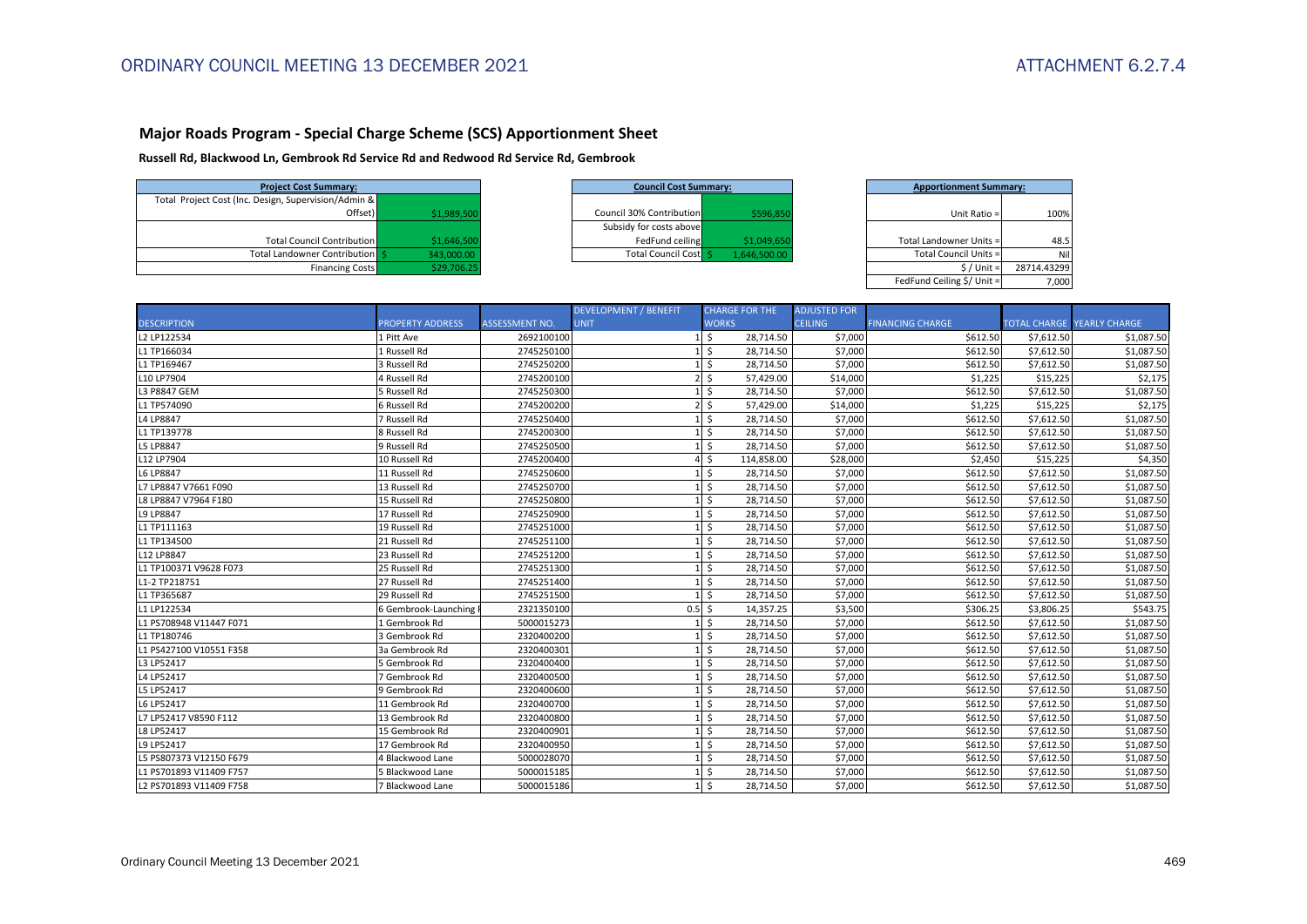### ORDINARY COUNCIL MEETING 13 DECEMBER 2021 ATTACHMENT 6.2.7.4

| L2 PS537749 V11108 F910                                                  | 10 Blackwood Lane | 5000002978            |              | 28,714.50         | \$7,000                    | \$612.50 | \$7,612.50                       | \$1,087.50 |
|--------------------------------------------------------------------------|-------------------|-----------------------|--------------|-------------------|----------------------------|----------|----------------------------------|------------|
| CA 34 SEC B Parish of Gembrook                                           | 14 Blackwood Lane | 2106200200            |              | 57,429.00         | \$14,000                   | \$1,225  | \$15,225                         | \$2,175    |
| CA 2061 Parish of Gembrook; CA 32A SEC B Parish of Gem 21 Blackwood Lane |                   | 2106250100 Cemetery   |              |                   |                            |          |                                  |            |
| CA 33 SEC B Parish of Gembrook                                           | 24 Blackwood Lane | 2106200300            |              | 28.714.50         | \$7,000                    | \$612.50 | \$7,612.50                       | \$1,087.50 |
| CA 30 SEC B Parish of Gembrook                                           | 31 Blackwood Lane | 2106250200            |              | 28,714.50         | \$7,000                    | \$612.50 | \$7,612.50                       | \$1,087.50 |
| L29 CA 29 SEC B Parish of Gembrook                                       | 40 Blackwood Lane | 2106200400            |              | 28,714.50         | \$7,000                    | \$612.50 | \$7,612.50                       | \$1,087.50 |
| <b>CA 31 32A</b>                                                         | Blackwood Lane    | 2106250300 Crown Land |              |                   |                            |          |                                  |            |
| L13 LP52417                                                              | 26 Redwood Rd     | 2726351300            | 0.5          | 14,357.25         | \$3,500                    | \$306.25 | \$3,806.25                       | 543.75     |
| L1 TP103230                                                              | 28 Redwood Rd     | 2726351400            |              | 28,714.50         | \$7,000                    | \$612.50 | \$7,612.50                       | \$1,087.50 |
| L1 TP97634 V9598 F883                                                    | 30 Redwood Rd     | 2726351500            |              | 28.714.50         | \$7,000                    | \$612.50 | \$7,612.50                       | \$1,087.50 |
| L10 LP52417                                                              | 32 Redwood Rd     | 2726351600            |              | 28,714.50         | \$7,000                    | \$612.50 | \$7,612.50                       | \$1,087.50 |
| L1 LP7762                                                                | 103 Main St       | 2513054100            | 0.5          | 14,357.25         | 7,000.00 \$                | 306.25   | 3,806.25                         | 543.75     |
|                                                                          |                   |                       |              |                   |                            |          |                                  |            |
|                                                                          |                   |                       |              |                   |                            |          |                                  |            |
|                                                                          |                   | <b>Total</b>          | $48.5$ $\pm$ | $1,392,653.25$ \$ | $343,000.00$ $\frac{1}{5}$ |          | $29,706.25$   \$ 353,981.25   \$ | 52,743.75  |
|                                                                          |                   |                       |              |                   |                            |          |                                  |            |

**Notes**

4 Russell Road – potential to be subdivided into 4 lots

6 Russell Road – potential to be subdivided into 2 lots

10 Russell Road (L12 LP7904) – potential to be subdivided into 4 lots

10 Russell Road (L1 PS819679) – potential to be subdivided into 2 lots \* For

the purposes of this scheme, it has been decided to charge each of the above properties 2 benefit units

Total project cost includes 15% design/supervision/admin allowance

Financing charge estimated on 5% interest paid in quarterly installments over a 7 year repayment period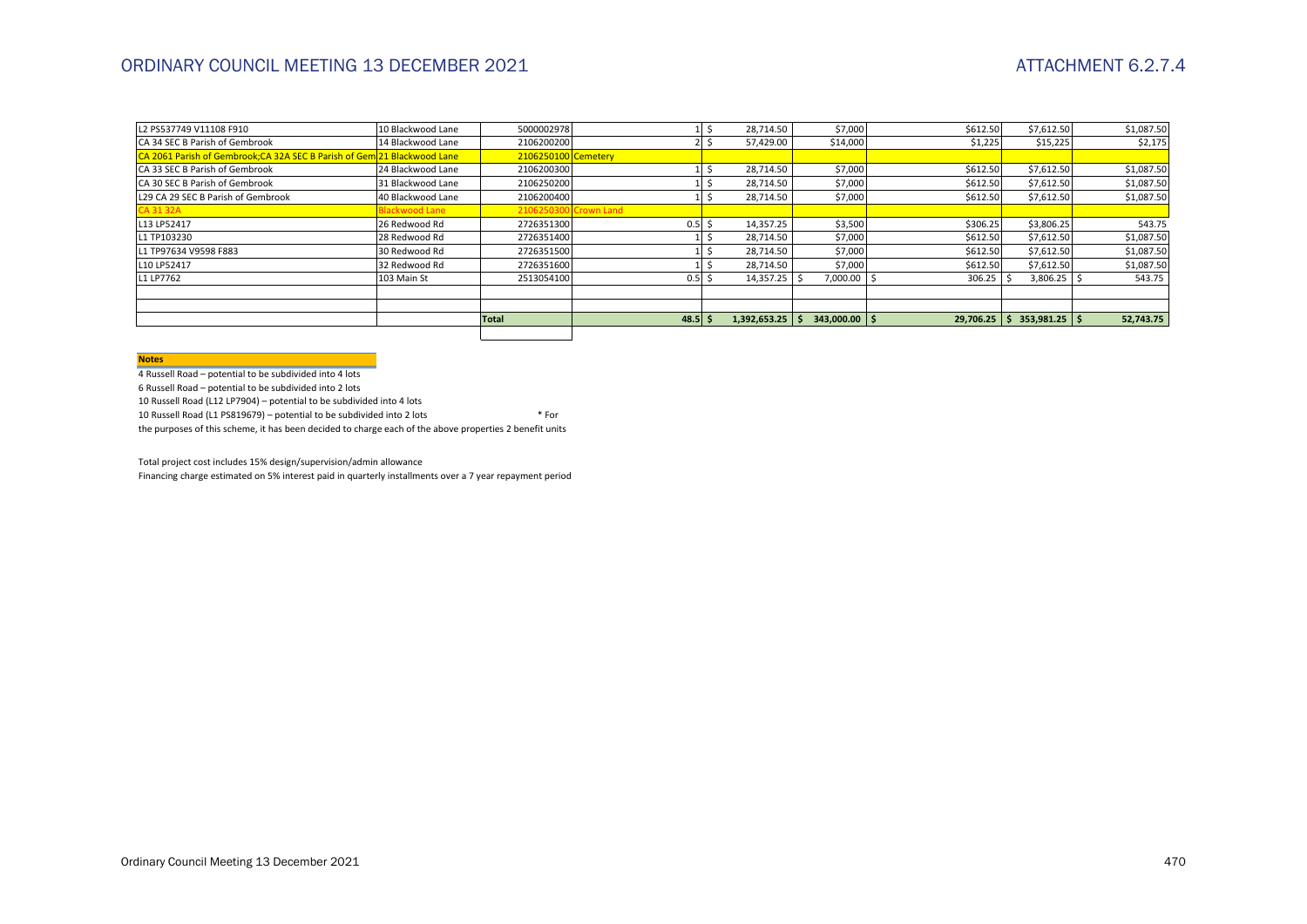### **PROPOSED SPECIAL CHARGE SCHEME DECLARATION**

### **RUSSELL ROAD, BLACKWOOD LANE, GEMBROOK ROAD SERVICE ROAD AND REDWOOD ROAD SERVICE ROAD, GEMBROOK**

That a special charge in accordance with Section 163 of the Local Government, 1989 ('the Act') be declared as follows:

- a) A special charge is declared for a period until the works have been completed and the scheme finalised.
- b) The special charge be declared for the purposes of defraying any expenses incurred by Council in relation to the construction of Russell Road, Blackwood Lane, Gembrook Road Service Road and Redwood Road Service Road, Gembrook including sealed road pavement, kerb & channel and associated drainage and incidental works. Council considers that these works will be of special benefit to those persons required to pay the special charge, (and who are described in succeeding parts of this resolution).
- c) The special benefit accruing to those properties to be levied is considered to include improved access, improved amenity and appearance, improved roadside drainage, reduced mud and dust, reduced erosion and lessened nuisance.
- d) The following be specified as the area for which the special charge is declared:
	- All those properties described in attachment 4 of this report and as highlighted on the plan included as attachment 2.
- e) The following be specified as the land in relation to which the special charge is declared:
	- All properties described in attachment 4 of this declaration.
- f) The following be specified as the criteria which form the basis of the special charge so declared:
	- Those properties fronting, abutting or adjacent to the works.
- g) The following be specified as the manner in which the special charge so declared will be assessed and levied:
	- Existing lots, either developed or vacant, that gain, or will gain, primary (vehicular) access from a road being constructed would generally be required to contribute one benefit unit.
	- Existing lots, either developed or vacant, with side or rear abuttal to a road being constructed would generally be required to contribute one half benefit unit.
	- Existing lots, either developed or vacant, that gain, or will gain, primary access and also have side or rear abuttal to roads being constructed would generally be required to contribute one benefit unit.
	- Existing lots that have the potential to be further subdivided or developed may be allocated a multiple development benefit unit charge.
	- The special charge will be levied by sending a notice to the person who is liable to pay, pursuant to Section 163 (4) of the Local Government Act, 1989.
- h) The total cost of the works is the amount shown in attachment 4 of this report estimated at \$1,989,500.
- i) The total amount of the special charge to be levied is the amount shown in attachment 4 of this report estimated at \$343,000.
- j) Having regard to the proceeding parts of this resolution but subject to Sections 166(1) and 167(6) of the Local Government Act, 1989, it is recorded that: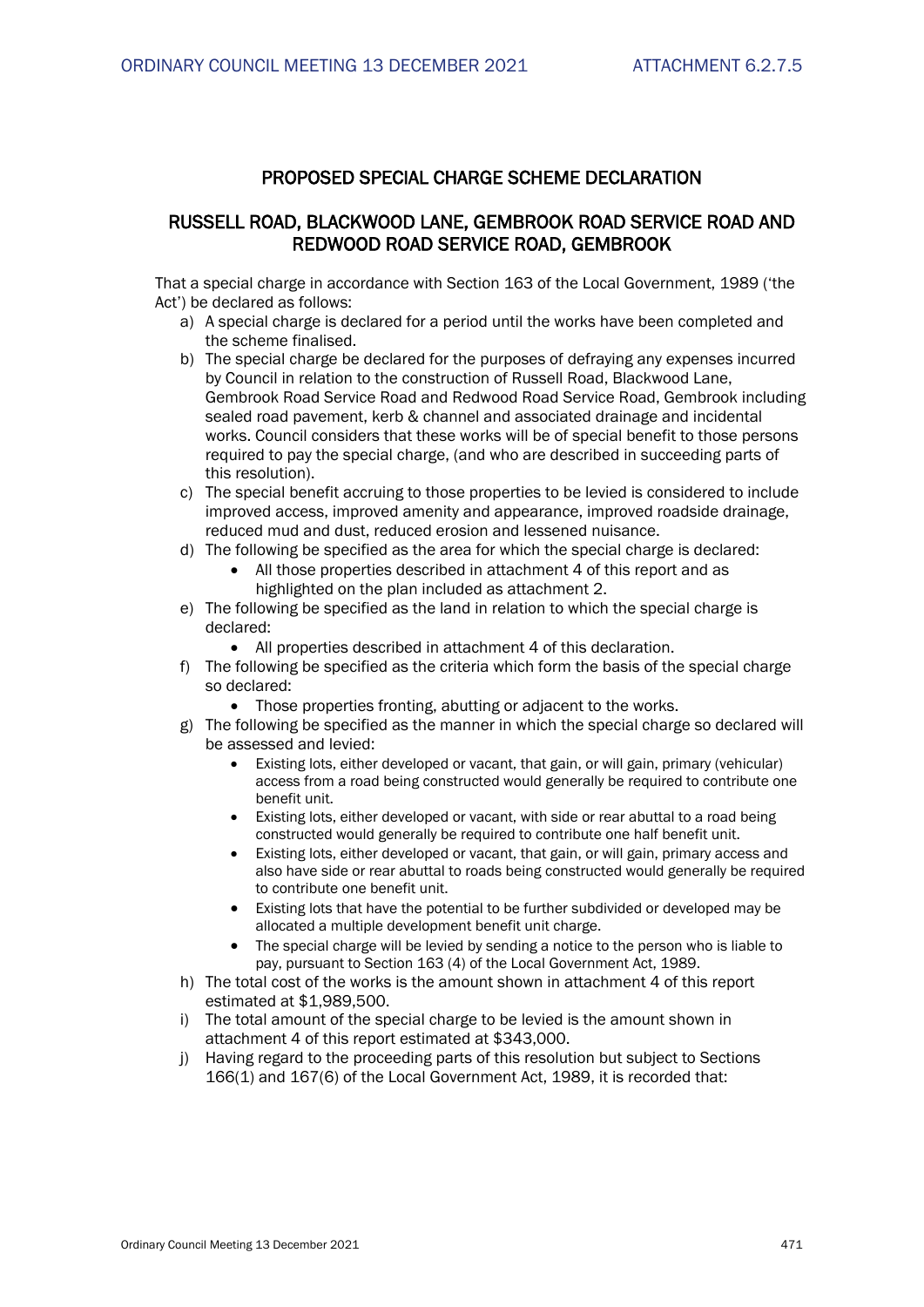- i) The owners of the land described in columns A and B of the table in attachment 4 are estimated liable for the respective amounts set out in column F of the table in attachment 4 and;
- ii) Such owners may, subject to any further resolution of Council pay the special charge in the following manner:
	- a. The charge will become due and payable within one month of the issue of the notice requesting payment pursuant to Section 167(3) of the Local Government Act, 1989.
	- b. The charge may be paid by:
		- Lump sum within one month of the issue of the notice without incurring interest, or
		- Quarterly instalments of principal and interest over a period of up to seven years.
	- c. Interest will not be charged for three months after the issue of the notice provided the person liable makes timely payment in accordance with the payment arrangements that may be agreed on by Council.
	- d. In accordance with Sections 167(6)(b) and 172 of the Act, the rate of interest which is payable on instalments is set at the 180 day bank bill rate as published in the Australian Financial Review plus one percent and reviewed every three months, (provided that it will not exceed the rate fixed by the Governor in Council by order of the purposes of Section 172(2A) in which case the rate of interest shall be the maximum rate fixed by the Governor in Council by order for the purposes of this section).
- k) There are no incentives for prompt payment, rebates or concessions associated with this special charge.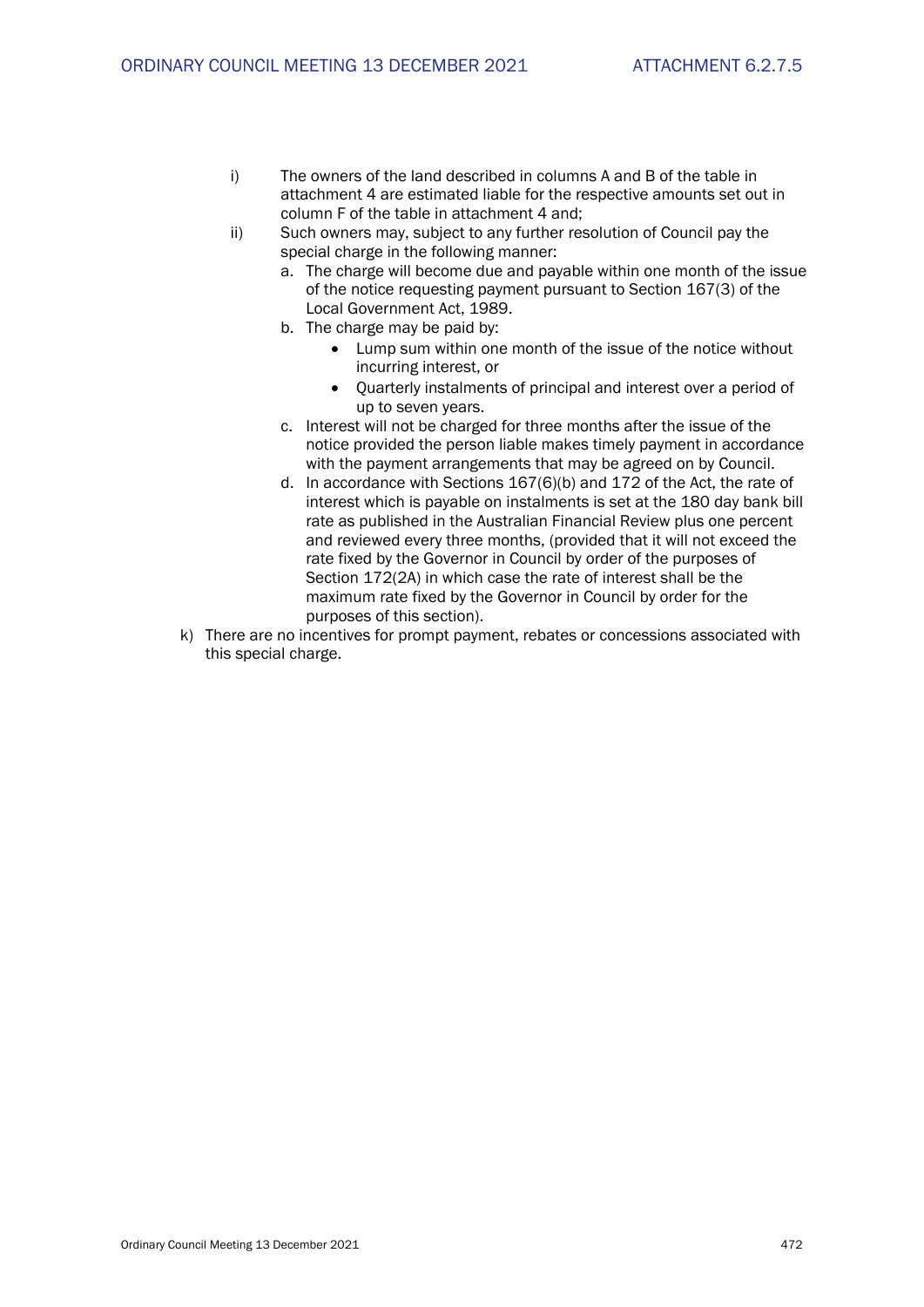### **SPECIAL CHARGE SCHEME PUBLIC NOTICE**

### **Cardinia Shire Council**

### **Notice of Intention to levy a special charge to part fund the construction of Russell Road, Blackwood Lane, Gembrook Road Service Road and Redwood Road Service Road, Gembrook**

Notice is hereby given that Cardinia Shire Council (the Council) intends to consider a resolution at its 21 March, 2022 meeting, (or subsequent Council meeting if necessary), to declare a special charge to partially fund the construction of Russell Road, Blackwood Lane, Gembrook Road Service Road and Redwood Road Service Road, Gembrook. The works will include a sealed road pavement, kerb and channel and associated drainage and incidental works.

The proposed special charge affects properties that are considered to receive a special benefit from the proposed works. Affected property owners are those fronting, abutting or adiacent to the works.

In accordance with Section 163 of the Local Government Act, 1989, a copy of the proposed declaration and details of the proposed scheme, (including plans and apportionments), may be inspected at Council's Civic Centre, 20 Siding Avenue, Officer during office hours for at least 28 days from the date of this notice.

The estimated cost of the works is \$1,989,500.

The total amount of the special charge proposed to be levied by Council is \$343,000.

The proposed declaration distributes the charges between property owners based on benefit units, with a fixed charge of \$7,000 per benefit unit.

Payment may be made by lump sum or by quarterly instalments over a period of 7 years. The notice requesting payment is intended to be forwarded 6 months after the works reach practical completion.

The scheme will remain in force until all payments have been completed and the scheme finalised.

### **Submissions**

A person may make a submission pursuant to Section 163A of the Act and it will be considered in accordance with Section 223 of the Act. A person may also request to be heard in support of their written submission by making that request in writing.

Pursuant to Section 163B of the Act, a person required to pay the special charge levied by the proposed declaration may also object in writing regarding Council making the proposed declaration.